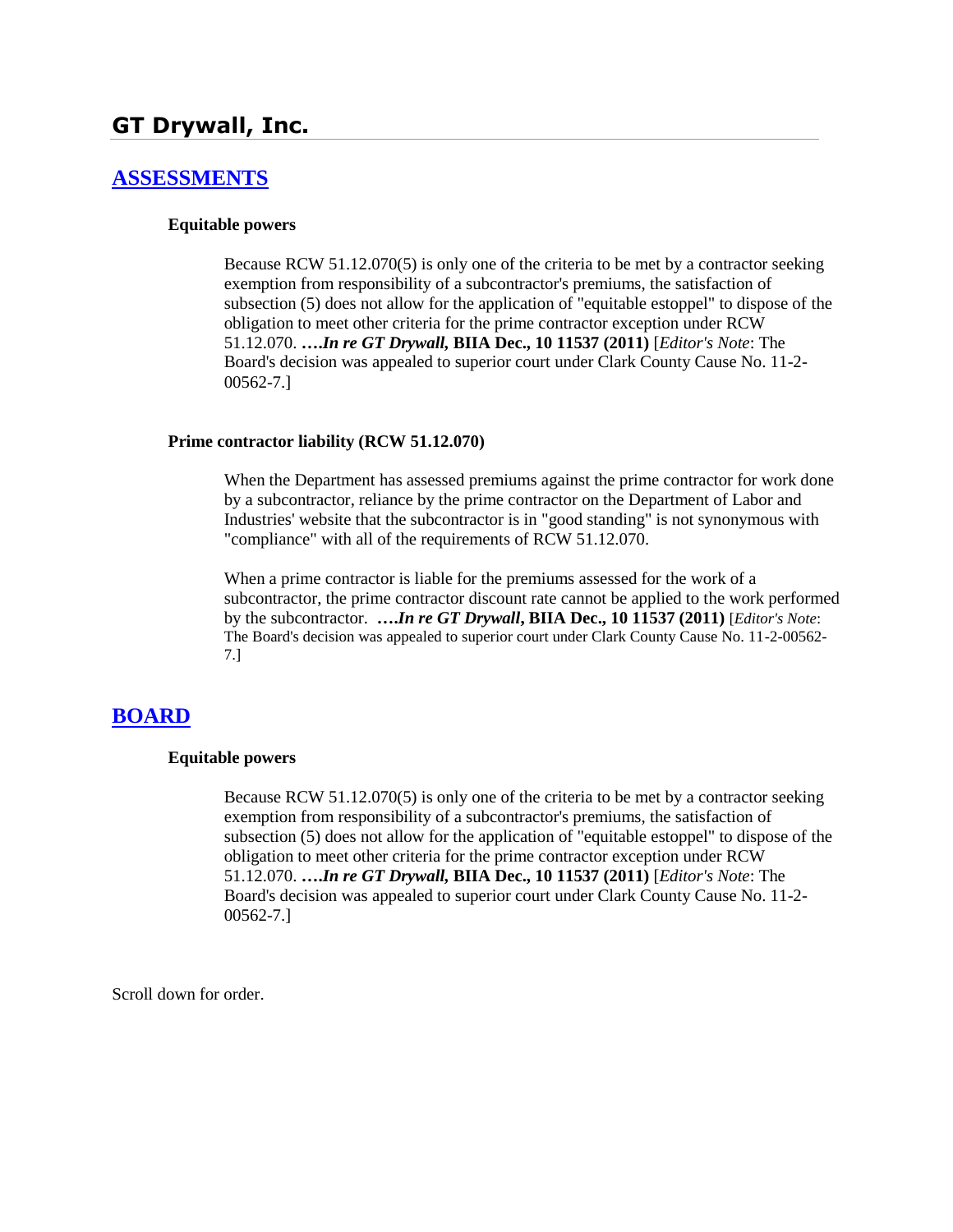# **BEFORE THE BOARD OF INDUSTRIAL INSURANCE APPEALS STATE OF WASHINGTON**

**)**

**IN RE: GT DRYWALL INC ) DOCKET NO. 10 11537**

**FIRM NO. 950,029-01 ) DECISION AND ORDER**

APPEARANCES:

Firm, GT Drywall, Inc., by AMS Law, P.C., per Aaron K. Owada

Department of Labor and Industries, by The Office of the Attorney General, per Nancy A. Kellogg, Assistant

The firm, GT Drywall, Inc., filed an appeal with the Board of Industrial Insurance Appeals on February 8, 2010, from a Department of Labor and Industries Notice of Assessment dated January 6, 2010; in which the Department affirmed its prior Notice of Assessment No. 0496387, issued on September 21, 2009. In the September 21, 2009 Notice of Assessment, the Department ordered payment of taxes due and owing in the amount of \$2,626.47, covering the audit of Angel Jimenez Drywall for the second and third quarters of 2008. The Department Notice of Assessment is **AFFIRMED**.

# **DECISION**

As provided by RCW 51.52.104 and RCW 51.52.106, this matter is before the Board for review and decision. The Department filed a timely Petition for Review of a Proposed Decision and Order issued on September 29, 2010, in which the industrial appeals judge reversed and remanded the Department Notice of Assessment dated January 6, 2010. Contested issues addressed in this order include subcontractor satisfaction of RCW 51.12.070, prime contractor discount rate for subcontractor post-audit premium assessments, and equitable estoppel.

The Board has reviewed the evidentiary rulings in the record of proceedings and finds that no prejudicial error was committed. The rulings are affirmed.

In Washington, with respect to RCW 51.12.070, a prime contractor is liable for a subcontractor's premiums "**unless** it protects itself from liability by ensuring that its subcontractors meet all of the exception's requirements." *Lee's Drywall Company, Inc., v. Department of Labor & Indus*., 141 Wn. App. 859, 869 (2007) (applying the pre-2004 amendments to RCW 51.12.070), *citing Littlejohn Construction Company. v. Department of Labor & Indus.*, 74 Wn. App. 420, 428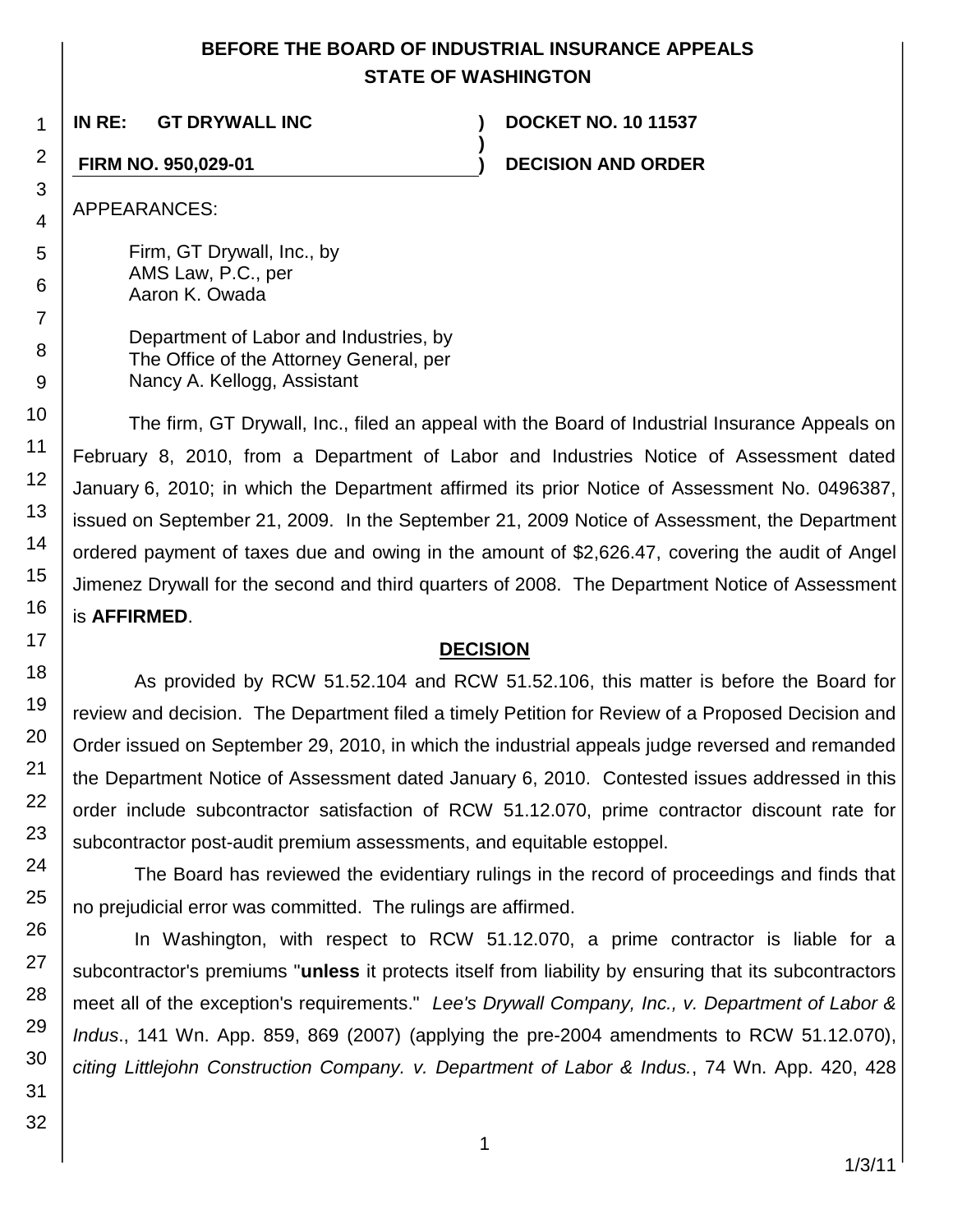1 2 (1994). We agree with our industrial appeal judge that GT Drywall failed to satisfy all requisite provisions of RCW 51.12.070.

#### 3 **Principal Place of Business.**

4 5 6 RCW 51.12.070(2) requires that the subcontractor has a principal place of business that would be eligible for a business deduction for internal revenue service tax purposes other than that furnished by the contractor for which the business has contracted to furnish services.

7 8 9 The first determination is whether there is a principal place of business. Because that "place" must be eligible for a deduction under the IRS codes, the Board must look to the IRS for a definition.

10 11 Pursuant to 26 USCS § 280A - Disallowance of certain expenses in connection with business use of home:

12 13 14 15 [t]he term "principal place of business" includes a place of business which is used by the taxpayer for the administrative or management activities of any trade or business of the taxpayer if there is no other fixed location of such trade or business where the taxpayer conducts substantial administrative or management activities of such trade or business.

There is sufficient evidence to establish that Mr. Jimenez conducted the administration

17 and/or management of Angel Jimenez Drywall from a living room desk in his apartment, a dwelling

18 unit shared with two brothers. By definition, the apartment would be a principal place of business.

The second determination is whether the principal place of business would be eligible for a

#### 20 business deduction for internal revenue service tax purposes.

According to the Internal Revenue Service, 26 USCS § 280A,

- (a) General rule. Except as otherwise provided in this section, in the case of a taxpayer who is an individual or an S corporation, no deduction otherwise allowable under this chapter [\[26 USCS §§ 1](http://www.lexis.com/research/buttonTFLink?_m=0155898ea6d147673c28c09d8f9b1f55&_xfercite=%3ccite%20cc%3d%22USA%22%3e%3c%21%5bCDATA%5b26%20USCS%20%a7%20280A%5d%5d%3e%3c%2fcite%3e&_butType=4&_butStat=0&_butNum=2&_butInline=1&_butinfo=26%20USC%201&_fmtstr=FULL&docnum=1&_startdoc=1&wchp=dGLbVzb-zSkAl&_md5=24c005250ea1d602ce5468a50f6612c3) et seq.] shall be allowed with respect to the use of a dwelling unit which is used by the taxpayer during the taxable year as a residence.
- 25

16

19

21 22

23

24

26

27

28

(c) Exceptions for certain business or rental use; limitation on deductions for such use. (1) Certain business use. Subsection (a) shall not apply to any item to the extent such item is allocable to a portion of the dwelling unit which is **exclusively used on a regular basis**.

29 (Emphasis added.)

. . .

30 31 32 The record is insufficient with respect to the proposition that the living room office space in Mr. Jimenez' apartment was used exclusively on a regular basis for the Angel Jimenez Drywall business. For that reason, GT Drywall did not establish by a preponderance of the evidence that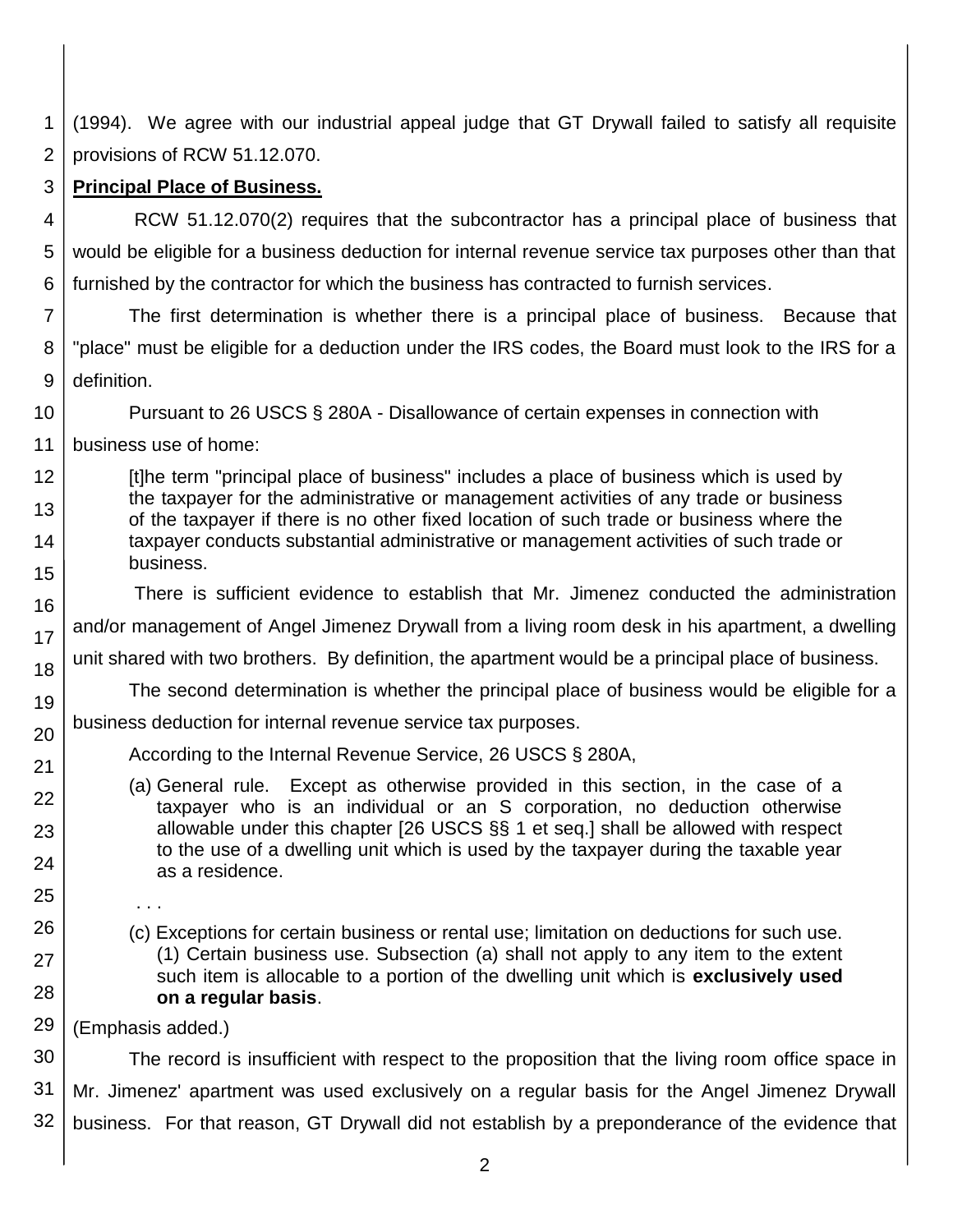1 2 3 4 the RCW 51.12.070(2) exception is available with respect to Angel Jimenez Drywall, during the audit periods in question. Further, there is insufficient proof that Angel Jimenez Drywall had any other location that would qualify as a principal place of business and be eligible for a home office tax deduction for IRS purposes.

#### 5 **Maintaining of Records.**

6 7 8 9 10 11 12 13 14 15 Although the industrial appeals judge addressed, with specificity, RCW 51.12.070(2) - the "principal place of business" element, we expand our discussion to include the failed satisfaction of RCW 51.12.070(3). Subsection (3) requires that: "the subcontractor maintains a separate set of books or records that reflect all items of income and expenses of the business." The audit clearly revealed that for the second and third quarter of 2008, Mr. Jimenez (Angel Jimenez Drywall) failed to maintain accounts that reflected more than just a minor percentage of the subcontractor's transactions; that he failed to record large cash disbursements; and that he failed to maintain and/or provide time cards, payroll deductions, or schedules of hours worked. Bottom line: Mr. Jimenez did not maintain books and records that reflected all items of income and expense. The appellant, GT Drywall, did not prove otherwise.

#### 16 **Equitable Estoppel.**

20

21

23

24

29

30

31

32

17 18 19 We disagree with our industrial appeals judge with respect to the application of "equitable estoppel" to RCW 51.12.070(5). The satisfaction of the subsection's requirement does not negate the necessity of compliance with all other subsections in order to qualify for the exemption.

As a preliminary matter, we recognize that in Washington:

22 Three elements are required to establish equitable estoppel: (1) an admission, statement, or act inconsistent with the claim afterwards asserted; (2) action by the other party on the face of such admission, statement, or act, and (3) injury to such other party resulting from allowing the first party to contradict or repudiate such admissions, statements, or acts.

*Harbor Air Service Inc., v. Board of Tax Appeals,* 88 Wn.2d 359, 366 (1977).

25 26 27 28 On the other hand, the application of *Lee's Drywall Company, Inc.,* dictates a determination that RCW 51.12.070(5) is but **one** of the criteria to be met by a contractor seeking exemption from responsibility of a sub-contractor's premiums. The Department's rule provides as follows:

The subcontractor has an industrial insurance account in **good standing** with the department or is a self-insurer. For the purposes of this subsection, a contractor may consider a subcontractor's account to be in good standing if, within a year prior to letting the contract or master service agreement, and at least once a year thereafter, the contractor has verified with the department that the account is in good standing and the contractor has not received written notice from the department that the subcontractor's account status has changed. Acceptable documentation of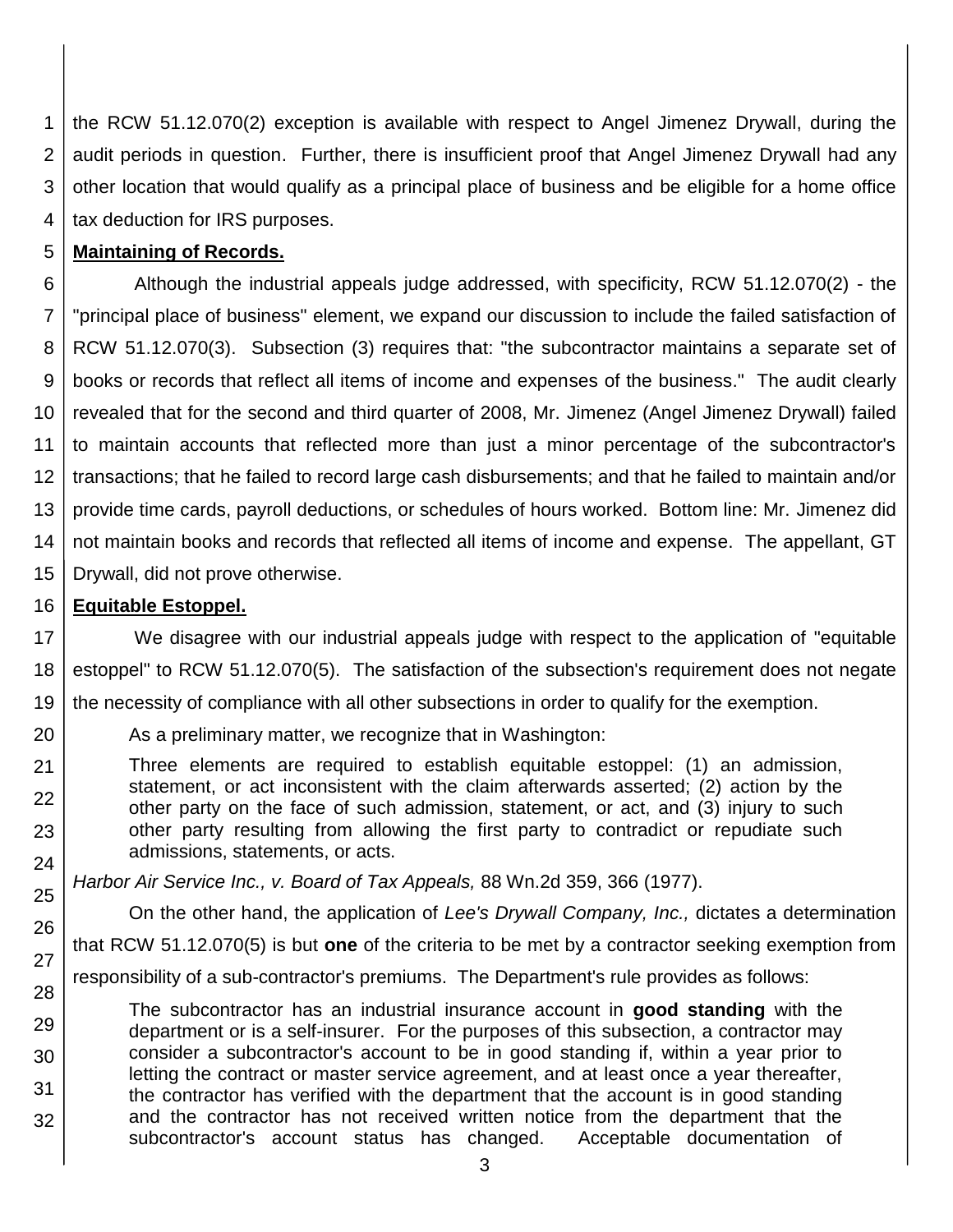verification includes a department document which includes an issued date or a dated printout of information from the department's internet web site showing a subcontractor's good standing. The department shall develop an approach to provide contractors with verification of the date of inquiries validating that the subcontractor's account is in good standing.

(Emphasis added.)

"Good standing," then, is defined by the following:

**What does "in good standing" mean?** For someone's account to be in good standing, they must:

(a) Be registered with the department of labor and industries for industrial insurance coverage with the state fund;

(b) Have a certificate of coverage, also known as a liability certificate, that has not been revoked or canceled;

(c) Have submitted all reports and supplements required by the department within the past year; and

(d) Be current with all payments due to the state fund, or are current with an approved written payment agreement with the department regarding all unpaid amounts due the state fund.

WAC 296-17-31004(4).

"Good standing" does not mean that the requisite reporting and payments are accurate. Of course, that determination cannot be made until/if the Department performs an audit. Any suggestion that the Department's web site representation as to a subcontractor's "good standing" is synonymous with "compliance" is misplaced. Similarly, the Department's web site verification that a contractor's "account is current" status is not synonymous with "compliance." In fact, as Exhibit No. 4 reveals that although an "account is current," the Department instructs that employers "are liable for premiums found later to be due." That caveat clearly advises the prime contractor (GT Drywall) that the "account is current" status is only as accurate as the reports filed by the subcontractor (Angel Jimenez Drywall), as may later be determined. More so, there is insufficient evidence to support the proposition that information contained on the Department's web site is an "admission, statement, or act inconsistent with the claim afterwards asserted," as anticipated by *Harbor Air Service Inc., v. Board of Tax Appeals.*

Ultimately, we find that there is no legal authority to support the position that the requisite satisfaction of subsection (5) allows for the application of "equitable estoppel," thereby trumping all other criteria required for prime contractor exemption under RCW 51.12.070. In fact, subsection (5) is preceded by the word "and," a conjunctive, as opposed to "or," suggesting an alternative. Subsection (5), being but one element required for prime contractor exemption, is satisfied by

32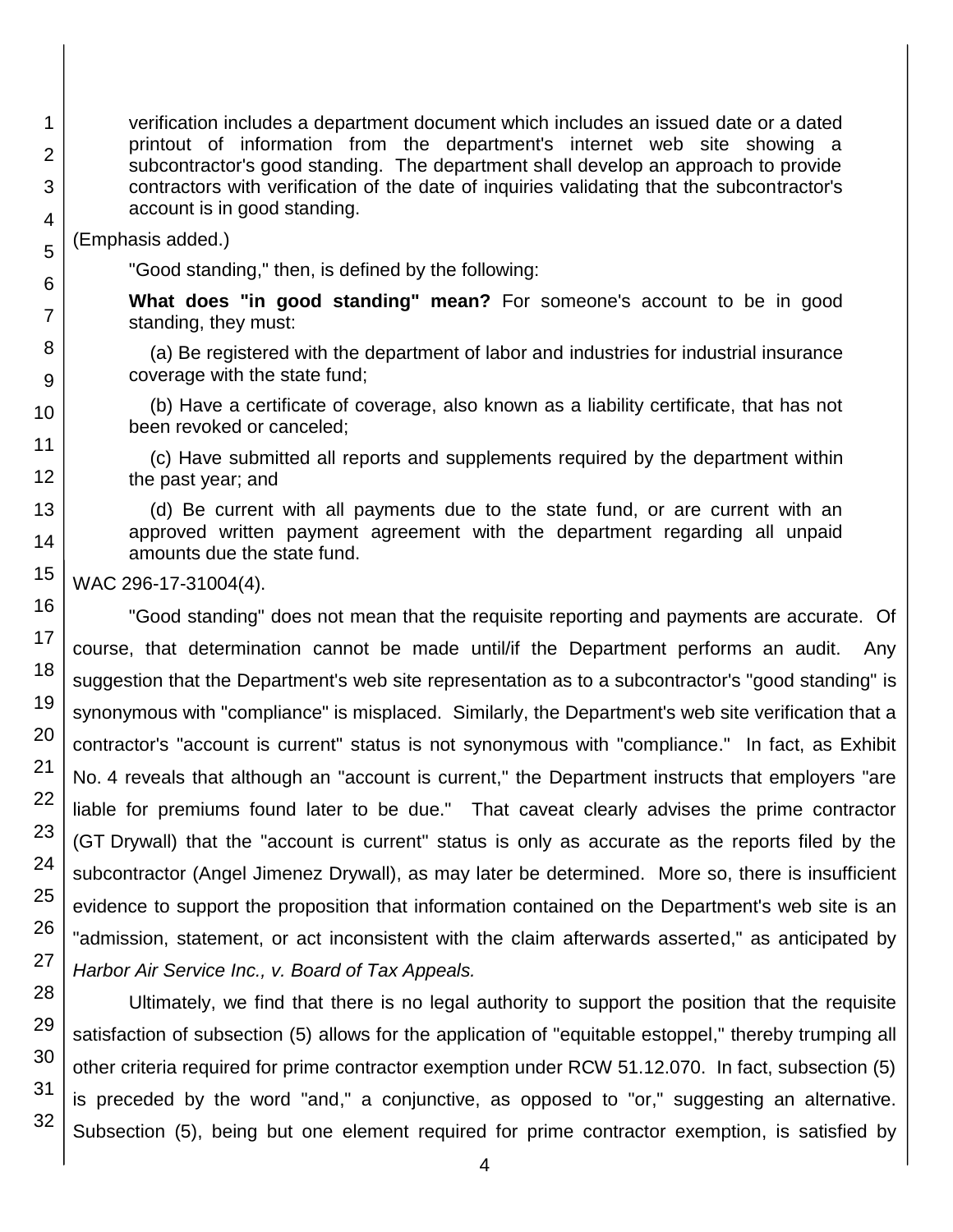1 2 3 4 accessing the Department web-site to assure that the sub-contractor is in "good standing" (as specifically directed by the statutory language). GT Drywall cannot now use that information, as provided by legislative dictate, to support their "equitable estoppel" argument. It can use that information for the sole purpose to establish one of five elements required for contractor exemption.

5 6 7 8 9 10 11 12 13 14 15 16 We make this determination fully aware our prior decision in *In re Interior Drywall Systems*, Dckt. No. 05 17035 (July 26, 2006), referenced throughout this record. *In re Interior Drywall Systems* is not on point. Although the Board recognized "reliance" on the Department's web site affirmation of a contractor's compliance, the relevant audit period in *Interior Drywall* predated the 2004 amendment to RCW 51.12.070, which added the subsection (5) requirement that a sub-contractor have an industrial insurance account in good standing with the Department, verifiable via the Department's internet web site. Also, in *In re Interior Drywall Systems* the Department had acknowledged that the web site contained inaccurate information during the relevant period. In the current matter, there is no evidence to support the proposition that the Department knew whether its web site was inaccurate with respect to Angel Jimenez Drywall. In fact, it is apparent that the web site was accurate at the time posted, based on information available to the Department prior to its audits of the relevant periods.

#### 17 **Prime Contractor Discount Rate.**

18 19 20 21 22 Simply stated, we are unaware of any authority to allow the application of a contractor's discount rate to a subcontractor's premium assessment. The work performed by the subcontractor employees determines the premium rates due. If the subcontractor had not qualified for the Department discount rate, there is no statutory mechanism to apply the prime contractor's discount rate for the work performed, should the subcontractor fail to pay its premiums.

23 24 In its post-hearing brief, GT Drywall relies on *Spicer v. Department of Labor & Indus*., 48 Wn.2d 437 (1956), in which the court ruled that

25 26 27 28 When an employer under the act procures the performance of an integral part of its industrial process by an independent contractor, the act applies for the benefit of the independent contractor's employees who perform the service in question, just as if performed directly for the employer, and the independent contractor is an employer under the act so far as the labor in question is concerned.

29 *Spicer*, at 439.

30 In that brief, GT Drywall referenced extensive legislative history surrounding the development of RCW 51.08.070 (definition chapter of Title 51 RCW) and RCW 51.12.070.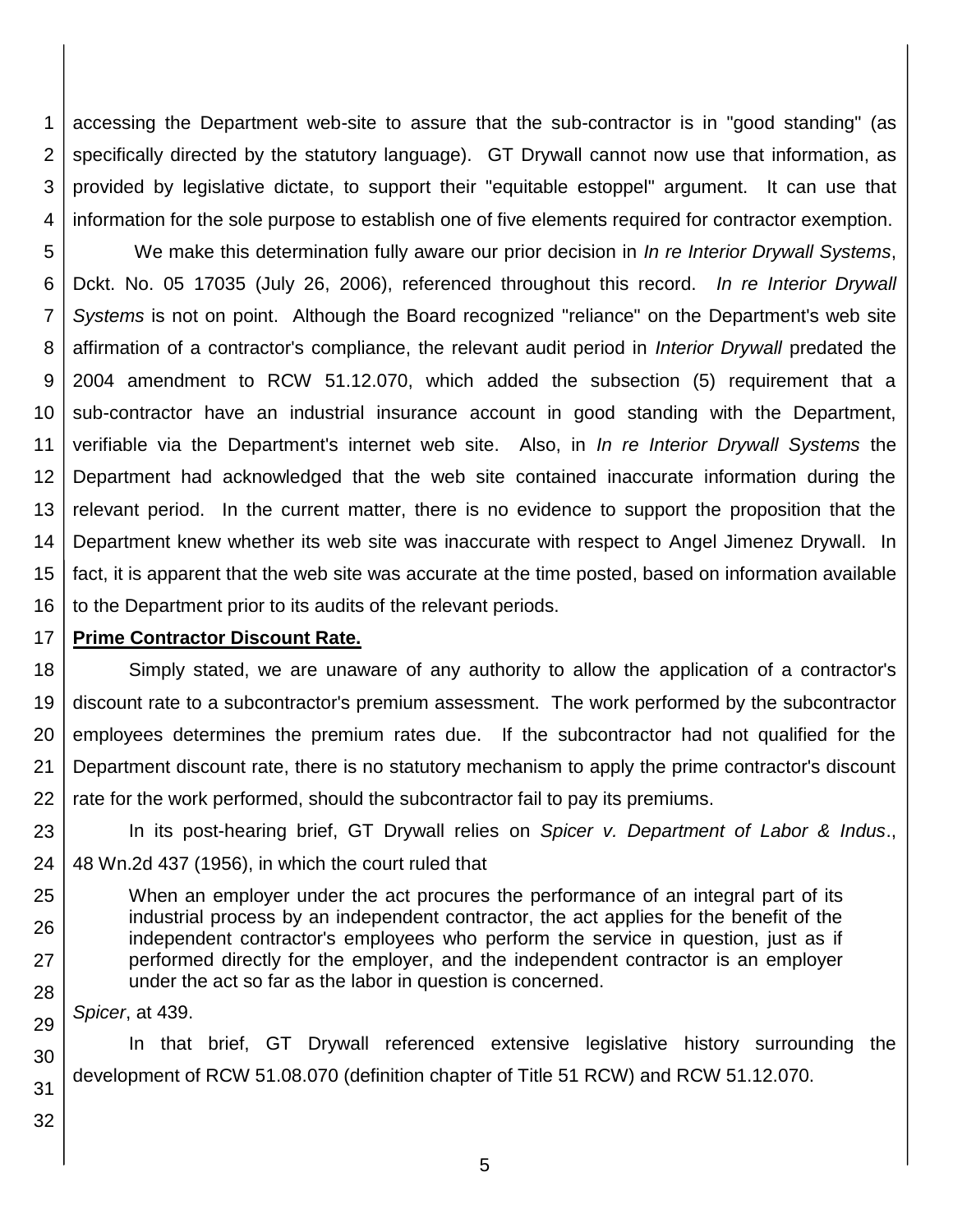- 1 2 3 4 5 6 7 8 9 We note that the SHB 250 Synopsis as of March 19, 1981, provides that a contractor and subcontractor will **not** be considered to be in an employer-employee relationship. The new law, as enacted in 1981, is the first appearance of subsections (1)-(4) of RCW 51.12.070. We also note that at the same time, the 1981 Legislature amended RCW 51.08.070 to read For the purpose of this title, a contractor registered under chapter 18.27 RCW or licensed under chapter 19.28 RCW is not an employer of: (1) Any other person, firm, or corporation currently engaging in a business which is registered under chapter 18.27 RCW or licensed under chapter 19.28 RCW. The amended RCW 51.08.070 is seemingly in direct opposition to the employers' reliance on *Spicer v. Department of Labor & Indus*., 48 Wn.2d 437 (1956), for the proposition that, in
- 10 11 2006-2008, the Industrial Insurance Act applies to subcontractor employees as if hired directly by the general contractor.
- 12 13 14 Finally, WAC 296-17-35203 (without any apparent change since 2005), addresses reporting requirements, and availability of the contractor discount, among other things. This provision, too, differentiates between subcontractors and workers.
	- (c) **Can I deduct material installed or finished by subcontractors?** You may deduct material installed or taped by subcontractors **you are not required to report as your workers.** You may not deduct for material only scrapped or primed and textured by subcontractors.
- 18 (Emphasis added.)

19 20 21 22 23 In this appeal, there is no evidence that the prime contractor, GT Drywall, reported the subcontractor as a "worker," and we determine that the subcontractors' employees/workers were **not** those of the prime contractors. Without some other specific statutory authority instructing otherwise, the prime contractors cannot benefit from discounted premium rates for work performed by someone other than its own employees or workers.

## **SUMMARY**

25 26 27 28 29 30 Based on the record as presented, we determine that GT Drywall, Inc., did not satisfy either RCW 51.12.070(2) or (3). As all five provisions of RCW 51.12.070 must be satisfied, GT Drywall is now responsible for the Angel Jimenez Drywall premium assessments for the relevant period based on these facts alone. Equitable estoppel is not an available defense to GT Drywall's responsibility for the premiums assessed, and GT Drywall's contractor discount rate is not applicable to the assessed premiums. Based on the foregoing, we make the following:

31 32

15

16

17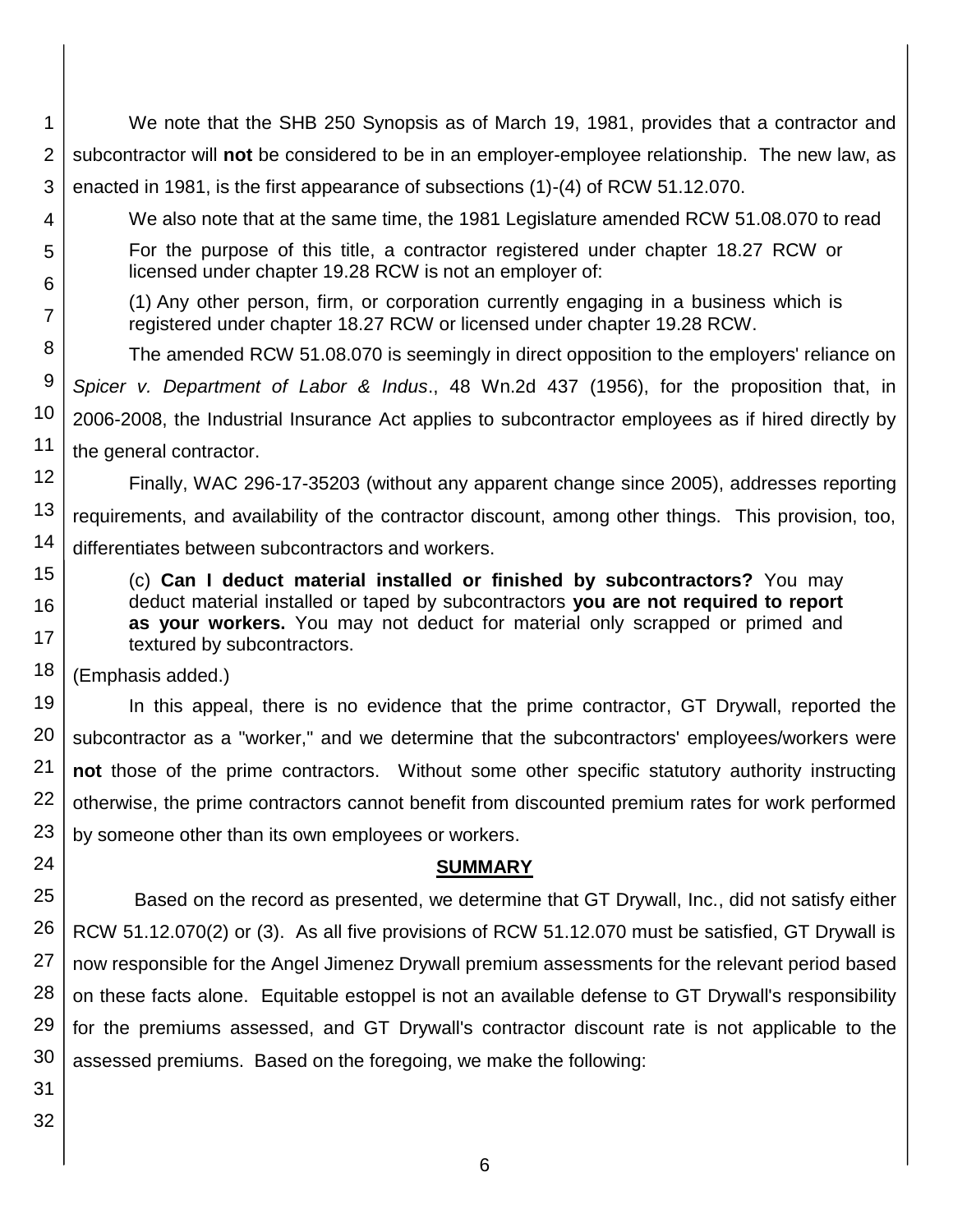| <b>FINDINGS OF FACT</b> |  |
|-------------------------|--|
|                         |  |

1. On September 21, 2009, the Department of Labor and Industries issued Notice and Order of Assessment of Industrial Insurance Taxes (NOA) No. 0496387, directed to GT Drywall, Inc., in which it requested taxes, penalties, and interest due and owing to the State Fund in the sum of \$2,626.47 for the second and third quarters of 2008. On November 24, 2009, the NOA was received by the Building Industry Association of Washington (BIAW), the firm's representative.

On November 30, 2009, the BIAW filed a Protest and Request for Reconsideration. On January 6, 2010, the Department issued an Order and Notice Reconsidering Notice and Order of Assessment (received on January 11, 2010), in which it affirmed its September 21, 2009 Notice and Order of Assessment of Industrial Insurance Taxes.

On February 8, 2010, the BIAW filed a Notice of Appeal with the Board of Industrial Insurance Appeals. On March 2, 2010, the Board issued an Order Granting Appeal under Docket No. 10 11537, and agreed to hear the appeal.

- 2. For the second and third quarter of 2008, Angel Jimenez Drywall was engaged in the business of installation of drywall, was properly registered with the Department of Labor and Industries under Chapter 18.27 RCW, and had contracted with GT Drywall, Inc., to perform the work of a subcontractor.
- 3. For the second and third quarter of 2008, Angel Jimenez conducted the administration and/or management of Angel Jimenez Drywall from a living room desk in his apartment, a dwelling unit shared with two brothers. The living room office space in Mr. Jimenez' apartment was not used exclusively on a regular basis for the Angel Jimenez Drywall business. As such, that space would not be eligible for a home office tax deduction for IRS purposes.
- 4. For the second and third quarter of 2008, and with respect to Angel Jimenez Drywall, Mr. Jimenez did not maintain books and records that reflected all items of income and expense.
- 5. For the second and third quarter of 2008, and prior to the 2009 audit of Angel Jimenez Drywall, the Department maintained its statutorily required web site, showing that the Angel Jimenez Drywall "account is current," and with instructions that employers "are liable for premiums found later to be due." GT Drywall had accessed that web site, as partial compliance with the requisite elements for assessment exemption for premiums owed by the subcontractor. The web site was accurate at the time the information was posted, and was not an admission, statement, or act inconsistent with a claim afterwards asserted.
- 31 32

1

2

3

4

5

6

7

8

9

10

11

12

13

14

15

16

17 18

19

20

21

22

23

24

25

26

27

28

29